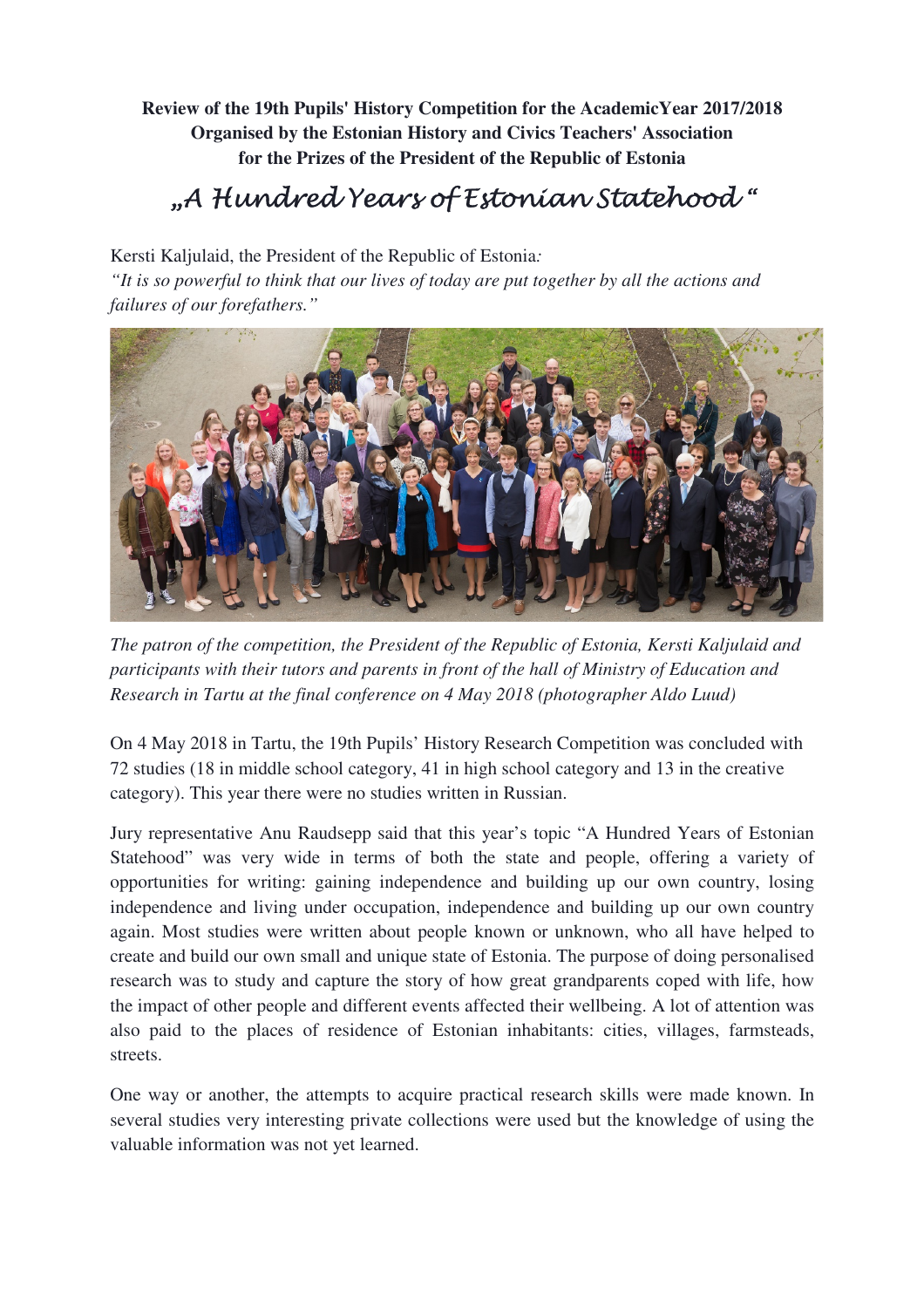The results of the studies were very even and as Anu Raudsepp said there was no weak study. Opportunities in the free country of Estonia and understanding our responsibility were evaluated, for example, the future depends on us, youth; youth cannot agree with injustice and can find the courage to stand against it.

Secondly, the necessity of knowledge of our origins was emphasised: *the more fragile the awareness of personal origin is, the more shocking it is; my roots are important to me.*

And thirdly the positive values were expressed: *working together in a family business has brought the family closer together and made them better, more caring and more alert towards each other; the conversations that were necessary for the research brought the writes and parents closer*.

The research works were judged by the following jurors: chairman **Eero Medijainen** (Professor of New History in the University of Tartu), **Anu Järs** (Estonian National Museum researcher-curator), **Anu Raudsepp** (Associate Professor at the University of Tartu's History of Didactics) and **Birgit Kibal** (National Archives Advisor).

Creative works were judged by a jury including Pille Rohtla (Audentes School, history teacher) and Sigrit Peets (art teacher). Prizes for creative works were given by The Party of Education and Science and the Union of Estonian Teachers of History and Political Science.

## **The best among middle school students were:**

I. **Robin Põdra** (Gymnasium of Väike-Maarja, tutor Kristi Põdra) "The family story of Jaan Vilbain 1944-1946";

II. **Eeva Helga Kupits** (Middle School of Valjala, tutor Ester Vaiksaar) "The people of Vahtraaugu farm within the winds of Estonia's history";

III. **Roosi Hallik** (Gymnasium of Tammsalu, tutor Maie Nõmmik) "The story of Hallik's family firm Hagar".

## **The best among secondary students were:**

I. **Hans Markus Kalmer** (Pärnu Sütevaka Humanitaargümnaasium, tutor Epp Pavelts) "Estonian man in the midst of World War II";

II. **Annemari Riisimäe** (Tallinn Secondary School of Science, tutor Madis Somelar) "The sailing ship Tormilind"

III. **Siim Liinat** (Tallinn Secondary School of Science, tutor Tiia Luuk) "Military activities and forced evacuation on the peninsula of Sõrve at the end of World War II".

## **The best in the category of creative studies:**

**Mari Karjus** (Tallinn France Lyceum, tutor Katrin Kroosmann) "My grandmother Mall Valk. Life and creation" (issued as a book)

**Uku Freiberg and Hades Prans** (Middle School of Lüllemäe, tutors Rolf Saarna and Kaido Kama) "Recovering the bunkers of legendary forest brother Alfred Käärmann".